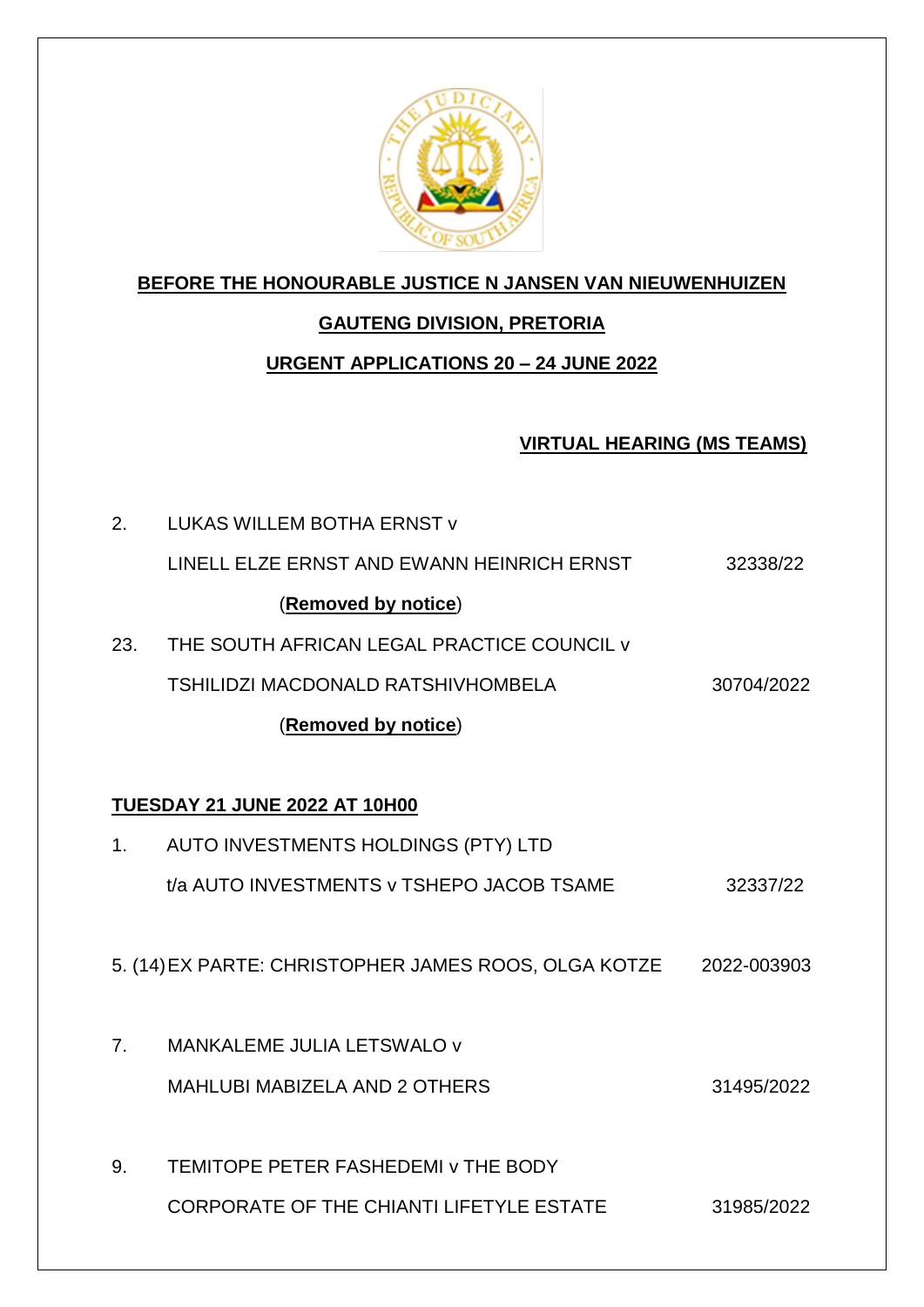| 13.                                  | LINDIE PORTIA MOSOATHUPA V                    |            |
|--------------------------------------|-----------------------------------------------|------------|
|                                      | <b>BUSISIWE RINAH MASHISHI AND 2 OTHERS</b>   | 29463/2022 |
|                                      |                                               |            |
| <b>TUESDAY 21 JUNE 2022 AT 11H30</b> |                                               |            |
| 11                                   | MESHACK SONO HLAZO & 14 OTHERS v              |            |
|                                      | MR R. V. MABANGA AND 4 OTHERS                 | 28850/2022 |
|                                      |                                               |            |
| 19.                                  | ASHLEE O' CONNELL WAGNER obo                  |            |
|                                      | LOWINA MATEJWA AND 3 OTHERS V                 |            |
|                                      | THE MINISTER OF HOME AFFAIRS AND ANOTHER      | 30688/2022 |
|                                      |                                               |            |
| 21.                                  | <b>IRENE FARM VILLAGES HOME OWNER'S</b>       |            |
|                                      | ASSOCIATION NPC AND 3 OTHERS V                |            |
|                                      | THE CITY OF TSHWANE METROPOLITAN MUNICIPALITY | 30675/2022 |
|                                      |                                               |            |
| 25.                                  | NDZALAMA NGOBENI ATTORNEYS INC v              |            |
|                                      | <b>LEGAL PRATICE COUNCIL</b>                  | 28913/2022 |
|                                      |                                               |            |
| <b>TUESDAY 21 JUNE 2022 AT 14H00</b> |                                               |            |
| 16.                                  | SELECT M STORES (PTY) LTD v                   |            |
|                                      | ADIDAS (SOUTH AFRICA) (PTY) LTD AND 2 OTHERS  | 31471/2022 |
|                                      |                                               |            |
| WEDNESDAY 22 JUNE 2022 AT 10H00      |                                               |            |
| 22.                                  | MUNICIPAL WORKERS RETIREMENT FUND V           |            |
|                                      | SOUTH AFRICAN LOCAL GOVERNMENT BARGAINING     |            |
|                                      | <b>COUNCIL AND 5 OTHERS</b>                   | 2905/2022  |